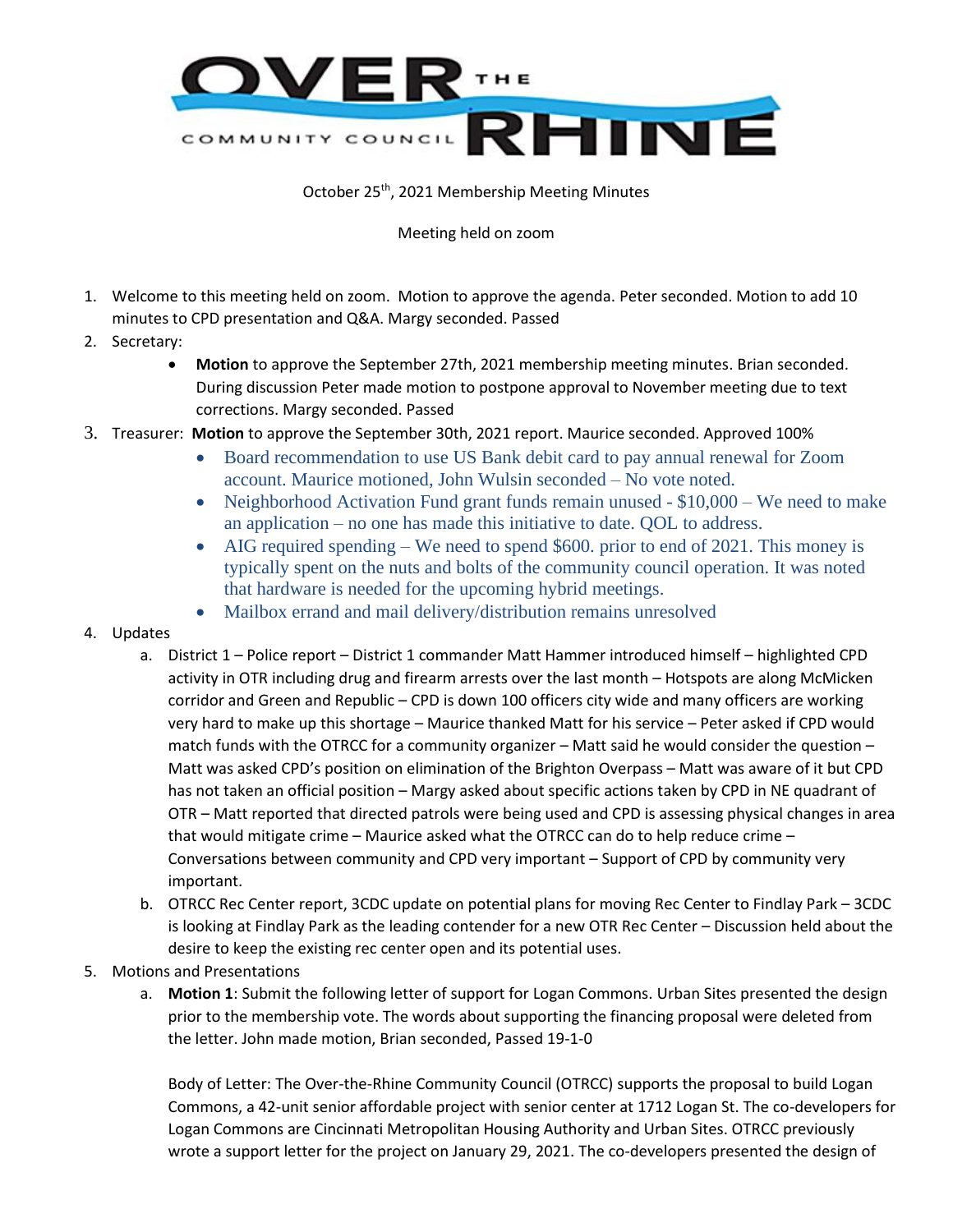Logan Commons at a series of meetings in October 2021. OTRCC supports Logan Commons application to the Historic Conservation Board, as described in the meetings.

b. **Motion 2**: Ratify the emergency action taken by the Board of Trustees to send the following letter of support for the proposed Findlay Market Garage, funded by Hamilton County. The Board of Trustees voted to take Emergency Action to send a letter of support to the Historic Conservation Board prior to the hearing on October 25<sup>th</sup>. This motion is for the membership to ratify the BOT's support for the garage. John made motion, motion was seconded. Passed 13-10-2

Phil Beck and the design team answered questions and concerns from the community.

Body of Letter: The Over-the-Rhine Community Council (OTRCC) supports the proposal to finance and build a parking garage facility with ground floor retail north of Elder Street in between Central Parkway and Campbell Alley. Representatives from Hamilton County and the design team presented to the membership on September 27<sup>th</sup>, to the Economic Development & Housing Committee on October 5<sup>th</sup> and to the Board of Trustees on October 11<sup>th</sup>.

- c. **Motion 3:** The Board of Trustees voted at their October 11<sup>th</sup> meeting for John Hancock to fill (1) of the (2) vacant BOT positions. This motion is for membership to ratify John Hancock as a new OTRCC BOT member. Passed 20-0-0
- d. **Motion 4:** The Board of Trustees voted at their October 11<sup>th</sup> meeting for Ramsey Deal to fill the remaining vacant BOT positions. This motion is for membership to ratify Ramsey Deal as a new OTRCC BOT member. Passed 16-3-0
- e. **Motion 5:** Reconsider the OTRCC September Membership meeting motion to approve the census project due to conflicts with Robert Rules.
	- Census Date Housing Study
		- Initial results expected in the next two weeks
		- Data types/ report outline attached
		- Including CBD and West End
		- Boundaries v census tracts
	- i. **Motion 5A:** Reconsider the census project motion approved at OTRCC September Membership meeting. Passed.
	- ii. **Motion 5B:** Place a \$1500 cap on the census project and the project will follow Mike Bootes outline. Passed.
	- iii. **Motion 5C:** Approve the \$1500 cap and the requirement to follow Mike Bootes outline. Passed.
- f. **Motion 6:** The BOT at their Oct 11th meeting voted to move the Membership Meetings back to the OTR Rec Center starting with the November 22nd, 2021 meeting. An effort will be made to make these meetings hybrid on zoom. Any technical help from membership in this hybrid model going forward is welcome and encouraged. Motion #6 is to ratify the BOT's decision to move the Membership Meetings to the OTR Recreation Center starting November 29<sup>th</sup> and pursue making these meetings hybrid on Zoom. Passed 12-8-0
- g. Brighton Overpass Presentation Brandon Lecrone, P.E. City of Cincinnati Four options presented. Deadline for public comment is November 19<sup>th</sup>. Decision on option scheduled by Jan 30, 2022.